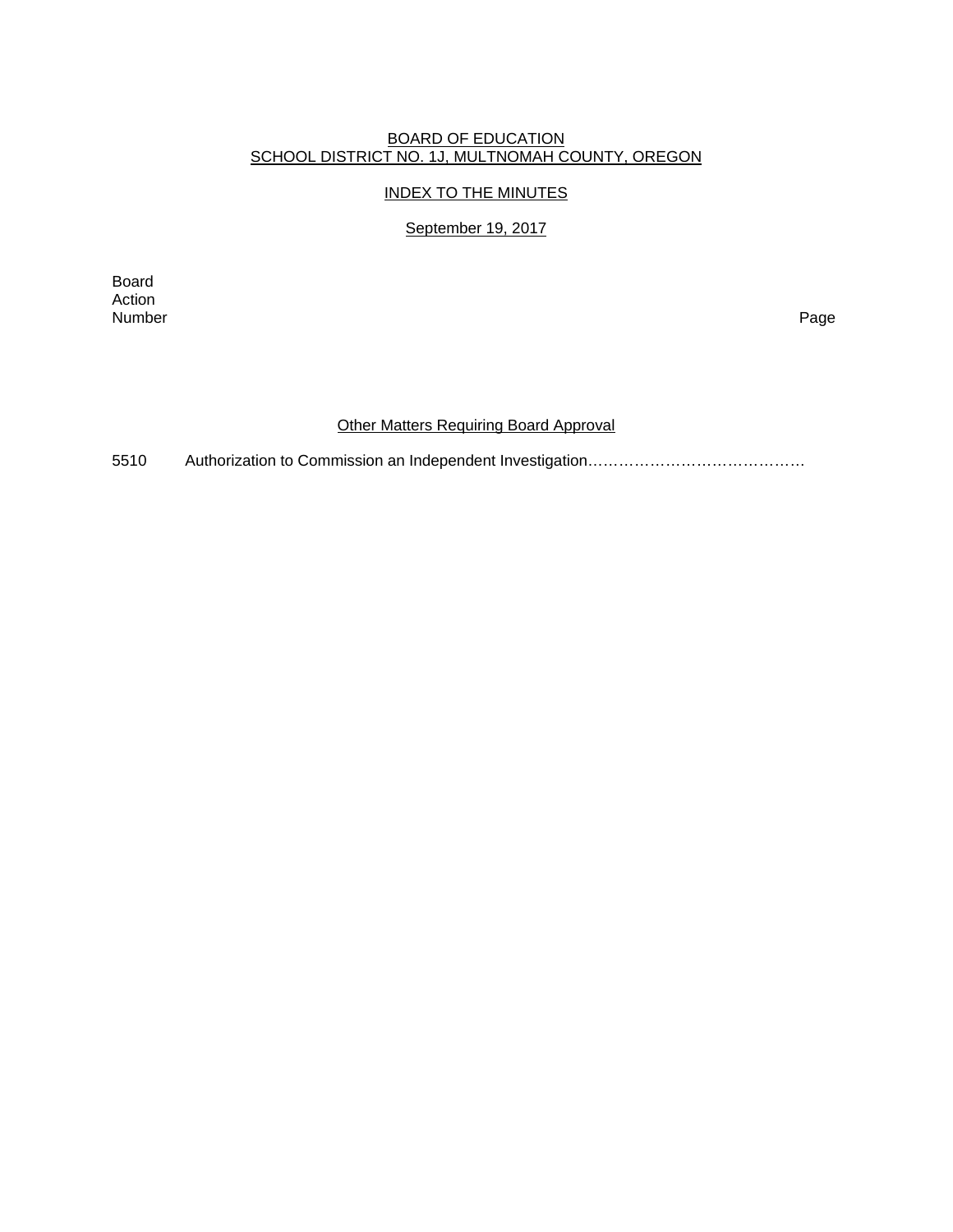### Other Matters Requiring Board Approval

The Interim Superintendent RECOMMENDED adoption of the following item:

### Number 5510

Director Bailey moved and Director Kohnstamm seconded the motion to adopt Resolution No. 5510. The motion was put to a voice vote and passed unanimously (5-yes, 0-no), with Directors Esparza Brown, Rosen, and Student Representative Tran absent.